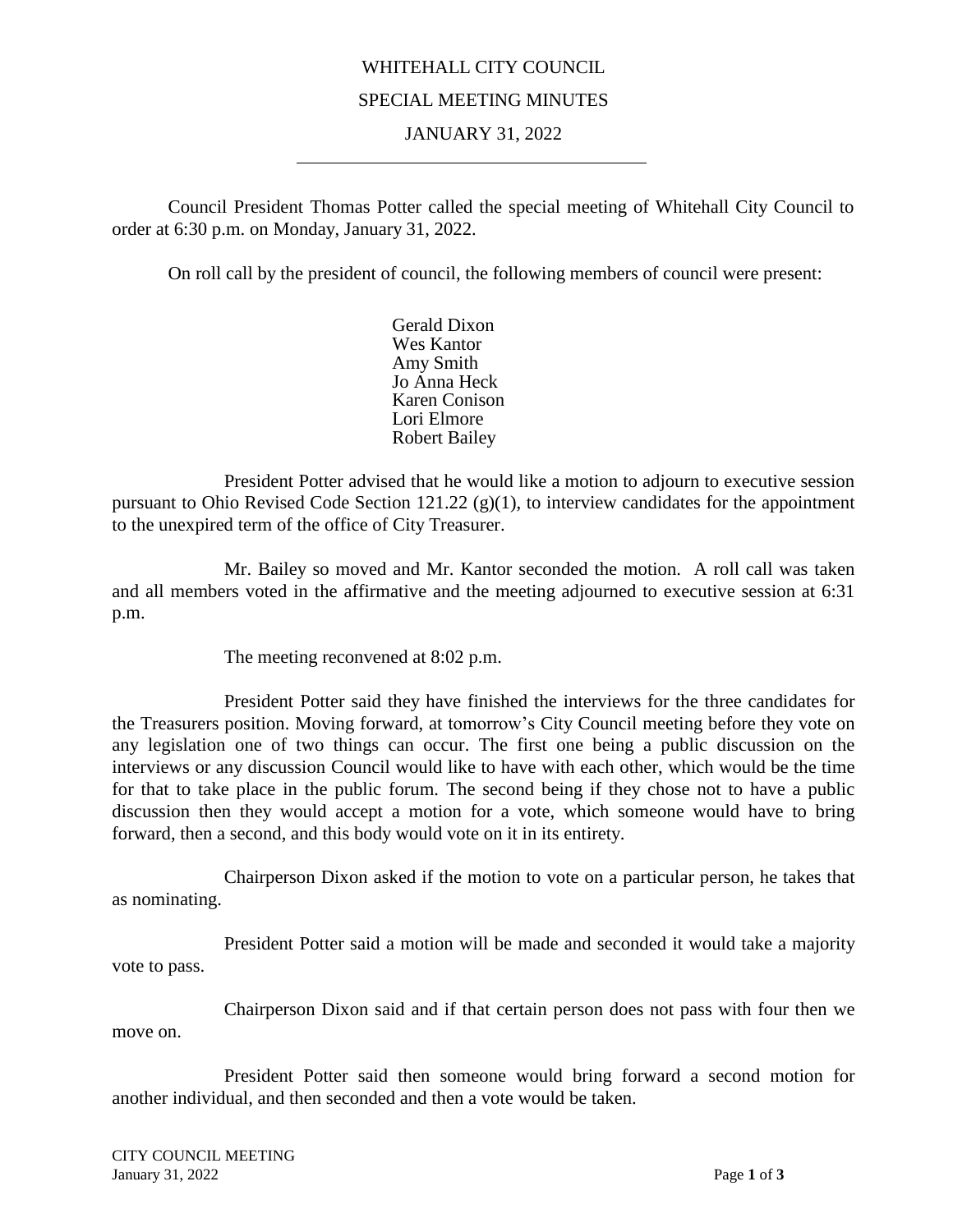Chairperson Dixon said so in other words have your decision made.

President Potter said no. if they chose to open up their discussion tomorrow night and get free flow of conversation which is certainly allowed then you can make a decision based on that and some new information that might sway you one way or another.

Chairperson Dixon said so they will not be having that here tonight.

President Potter said they would not be having that tonight because it was not on the agenda for the special meeting so to follow the letter of the law, they will not be having the conversation tonight.

Chairperson Bailey said they needed to allow time for Chairperson Elmore's questions and to have the time to review them.

Chairperson Elmore's plan is to have the results by 5:00 p.m. on Tuesday, February 1, 2022. She will get with Ms. Ogg before tomorrow night's meeting.

Chairperson Bailey said there is a possibility that they might not be ready to make a motion tomorrow.

President Potter said if that is the case then nobody makes a motion. That is perfectly up to Council. A motion does not have to be made tomorrow. You will have the opportunity to do so if you choose. If no one makes a motion, then they will go right to the legislation. Then they will wait until their next voting meeting, which is in two weeks. He does not want anyone to feel any undue pressure that a discussion has to be made tomorrow because they do not. They have as much time as they want to study resumes and things of that nature.

There was discussion on whether they would be out of line if they called the candidates to talk to them. It was discussed that there could be a second interview as well.

Chairperson Dixon said he was advised beforehand because he had concerns, like Bob, if it was ethical to talk to the candidates outside of this venue. He was advised that it was okay to do so.

President Potter said they would wait to see what happens tomorrow night or what does not happen tomorrow night as it is very fluid and that will determine what the next course of action is.

Chairperson Dixon said he feels they have the right as individuals to ask questions they want to ask. They may not be the same as others but as individuals, they have every right to ask the questions.

Having nothing further, Mr. Kantor moved to adjourn and Mr. Dixon seconded the motion. On a roll call vote, all members responded in the affirmative and the meeting adjourned at 8:12 p.m.